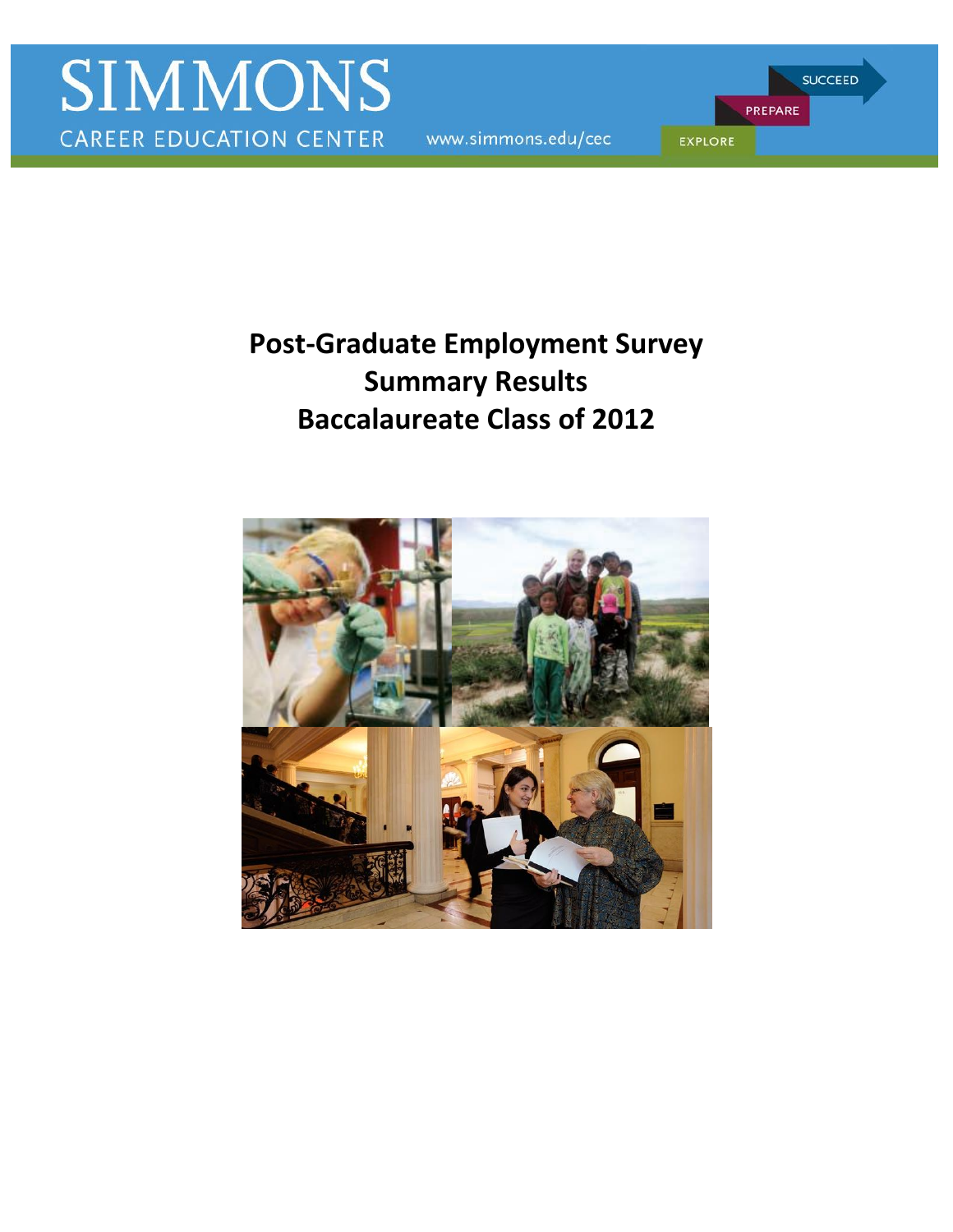Each year Simmons College surveys alumnae from the previous year's graduating baccalaureate class to determine their employment and/or further education status. The most recent survey was conducted in the spring of 2013 for the Class of 2012. The following is a summary of the results from that survey:

## **RESPONSE RATE**

| <b>Response Rate:</b>         | 63% |
|-------------------------------|-----|
| <b>Total Number Surveyed:</b> | 366 |
| <b>Total Responses:</b>       | 229 |

#### **Largest Majors and Response Rate:**

| <b>Department</b>   | Rank | <b>Total Grads</b> | <b>Response Rate</b> |
|---------------------|------|--------------------|----------------------|
| <b>Nursing</b>      |      | 113                | 60%                  |
| <b>Biology</b>      |      | 40                 | 65%                  |
| Management          | 3    | 33                 | 76%                  |
| Communications      | 4    | 28                 | 64%                  |
| Psychology          | 4    | 28                 | 64%                  |
| PT/Exercise Science | 6    | 26                 | 42%                  |

## **OVERALL**

**Overall Rate (FT and PT)**: 94%

| <b>Full-time</b>                           |                                                  |
|--------------------------------------------|--------------------------------------------------|
| <b>Employed Full-time:</b>                 | 62%                                              |
| <b>Graduate School Full-time:</b>          | 17%                                              |
| <b>Employed and Grad School Full-time:</b> | <u>5%</u>                                        |
| <b>Full-time Rate:</b>                     | 86% (Note: excludes "Other" in calculating rate) |
|                                            |                                                  |

| Employed Part-time (temp, internship, etc.): | 7% |
|----------------------------------------------|----|
| <b>Seeking Employment:</b>                   | 6% |
| Other:                                       | 3% |

## **EMPLOYMENT**

(all data for those employed full-time)

#### **Top Fields of Employment:**

- Business & Finance
- Education 8% Sciences 4%
- 
- Health care 47%  **Communications & Media** 6%
	- 8%  **Human/Social Services** 4%
		- Sciences
- Government 7% Technology 4%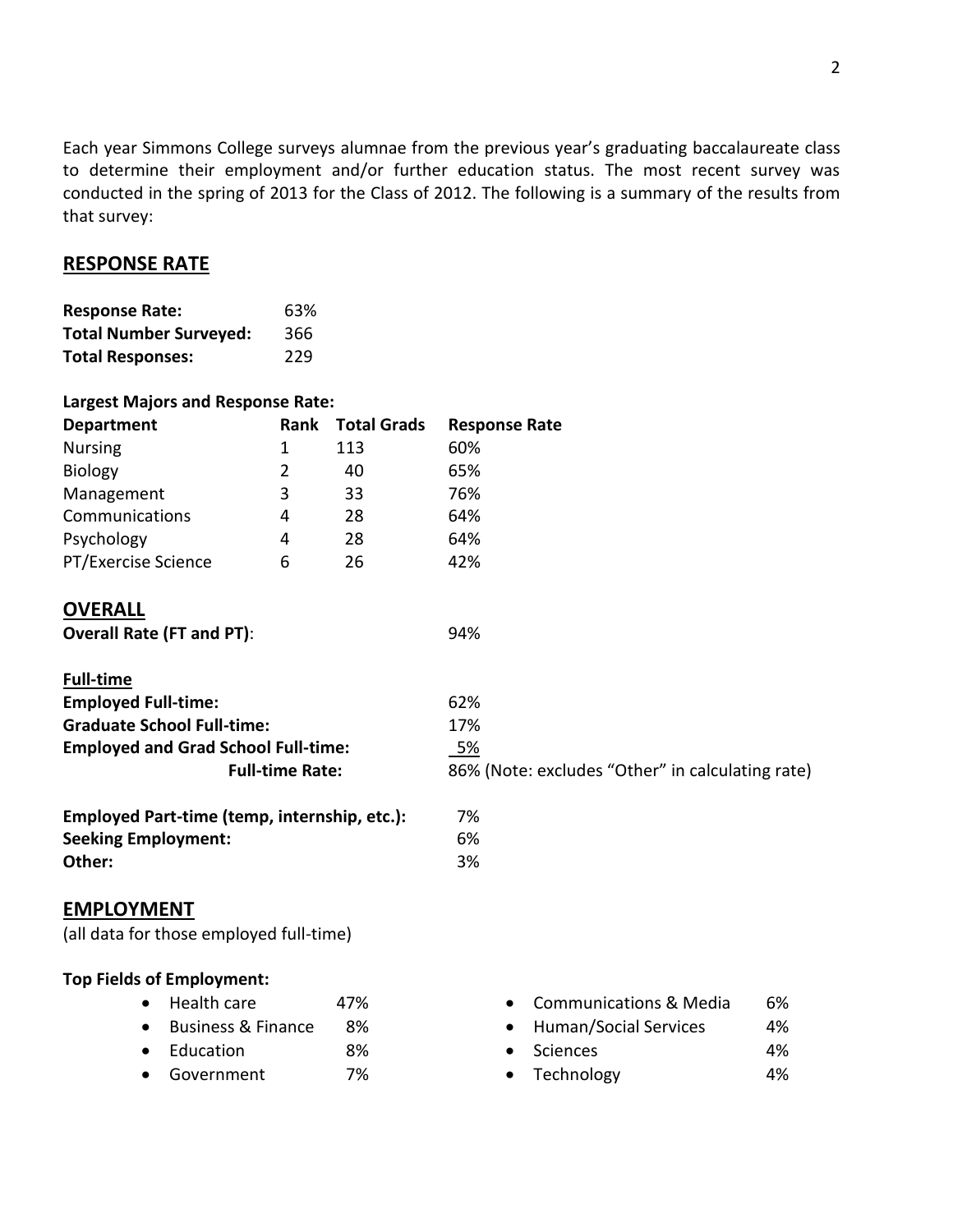#### **Top Employers:**

- **•** Beth Israel Deaconess Medical Center
- Boston Children's Hospital
- Brigham & Women's Hospital
- Commonwealth of MA

#### **Other Selected Employers:**

- Americorps
- Digitas
- $\bullet$  EMC
- **•** Forrester Research
- Google
- Hingham Public Schools
- Horizons for Homeless Children
- **•** Internal Revenue Service
- Jackson Laboratory
- Lowell Public Schools
- McLean Hospital
- Merrimack Pharmaceuticals
- Millennium Pharmaceuticals

#### **Relation to Major:**

• Related/Somewhat Related 90%

#### **Length of Job Search:**

- By graduation: 34%
- Within 3 months of graduation 24%
- 3-6 months after graduation 22%
- 6-12 months after graduation 19%

#### **Method of Finding Job (could select more than one):**

- Networking 20%
- Internet job site 27%
- Internship/clinical placement 20%
- Direct employer contact 18%

#### **Salary:**

| Average Salary | \$45,800 |
|----------------|----------|
|                |          |

- Median Salary **\$45,000**
- $\bullet$  Range  $$12,000 - $95,000$
- Dartmouth Hitchcock Medical Center
- Massachusetts General Hospital
- Simmons College
- MIT
- Morgan Stanley
- Museum of Fine Arts
- Office of the Governor of MA
- Perkins School for the Blind
- Propel Marketing
- South Bay Mental Health
- Sun Life Financial
- Travelers Insurance
- University of California
- US Navy
- WGBH
- Yale-New Haven Hospital